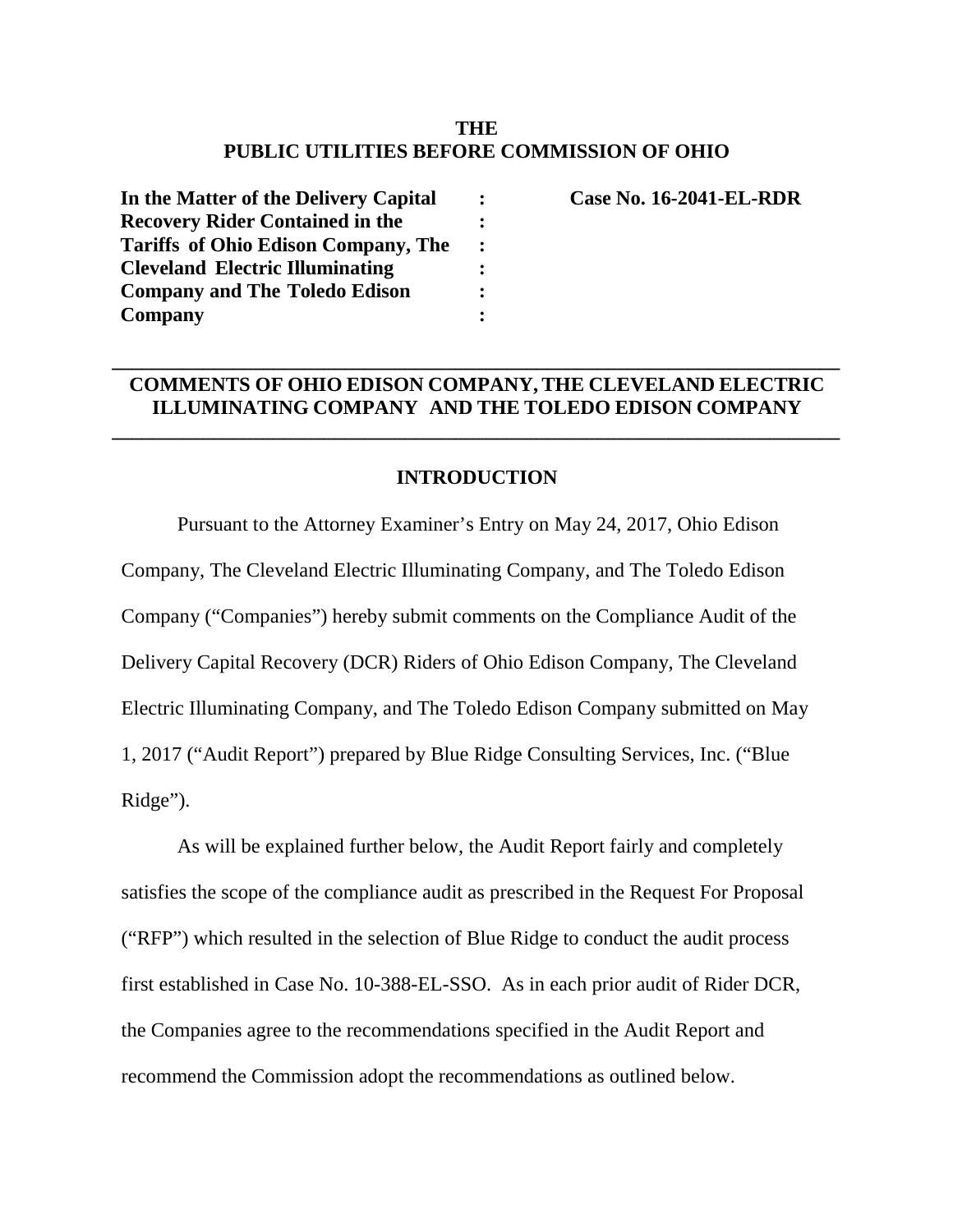#### **BACKGROUND**

On November 3, 2016, the Attorney Examiner issued an Entry in this proceeding directing Staff to issue the RFP to select an independent auditor to provide audit services to conduct the annual compliance audit of the Companies' Delivery Capital Recovery Rider ("Rider DCR"). The RFP described the scope of the auditor's investigation into the Companies' 2016 Rider DCR quarterly filings for compliance with the Commission Orders in Case No. 10-388-EL-SSO (ESP II) and extended in Case No. 12-1230-EL-SSO  $(ESP III)$  and Case No. [1](#page-1-0)4-1297-EL-SSO  $(ESP IV)^1$ . On December 7, 2016, an Entry was issued selecting Blue Ridge as the auditor. Blue Ridge then commenced its audit, and the Companies produced responses to hundreds of discovery requests, containing voluminous amounts of information. On May 1, 2017, Blue Ridge filed its Audit Report.

#### **COMMENTS**

The Audit Report accurately describes both the RFP prescribing the scope of audit services to be performed in this proceeding as well as the controlling provisions established in the Commission's approval of Rider DCR in ESP II and continued as part of ESP III and ESP IV. The Audit Report further accurately documents Blue Ridge's analysis of the data provided by the Companies and identifies and explains its conclusions and recommendations. The Companies agree with the conclusions and

<span id="page-1-0"></span> <sup>1</sup> Pursuant to the Commission Order approving ESP II, and extended in ESP III, Blue Ridge used the following standard during the course of the audit: "The audit shall include a review to confirm that the amounts for which recovery is sought are not unreasonable. The determination of whether the amounts for which recovery is sought are not unreasonable shall be determined in light of the facts and circumstances known to the Companies at the time such expenditures were committed." Audit Report, p. 23.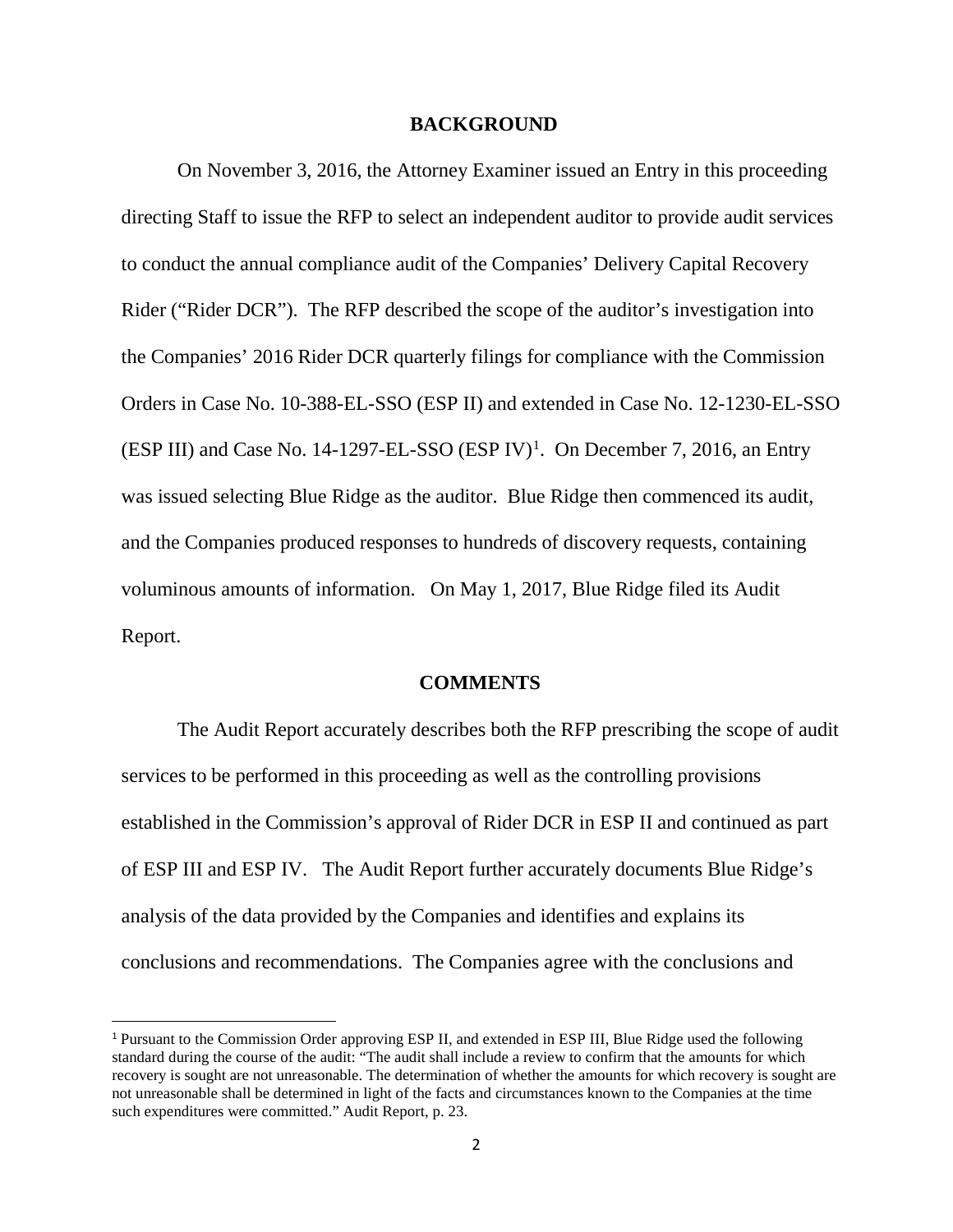recommendations in the Audit Report, and request that the Commission adopt the recommendations Blue Ridge made in its Audit Report.

#### **CONCLUSION**

The Companies recommend the Commission issue an Order adopting the recommendations contained in the Audit Report as described herein, and finding that Blue Ridge satisfactorily performed the scope of audit services outlined in the RFP, consistent with the Commission's Orders in ESP II, ESP III, and ESP IV.

Respectfully submitted,

*/s/ Robert M. Endris*

Robert M. Endris (Attorney No. 0089886) Counsel of Record Carrie M. Dunn (Attorney No. 0076952) FIRSTENERGY SERVICE COMPANY 76 South Main Street Akron, OH 44308 (330) 761-2352 (telephone) (330) 384-5728 (telephone) (330) 384-3875 (fax) [cdunn@firstenergycorp.com](mailto:cdunn@firstenergycorp.com) rendris@firstenergycorp.com

ATTORNEYS FOR OHIO EDISON COMPANY, THE CLEVELAND ELECTRIC ILLUMINATING COMPANY, AND THE TOLEDO EDISON COMPANY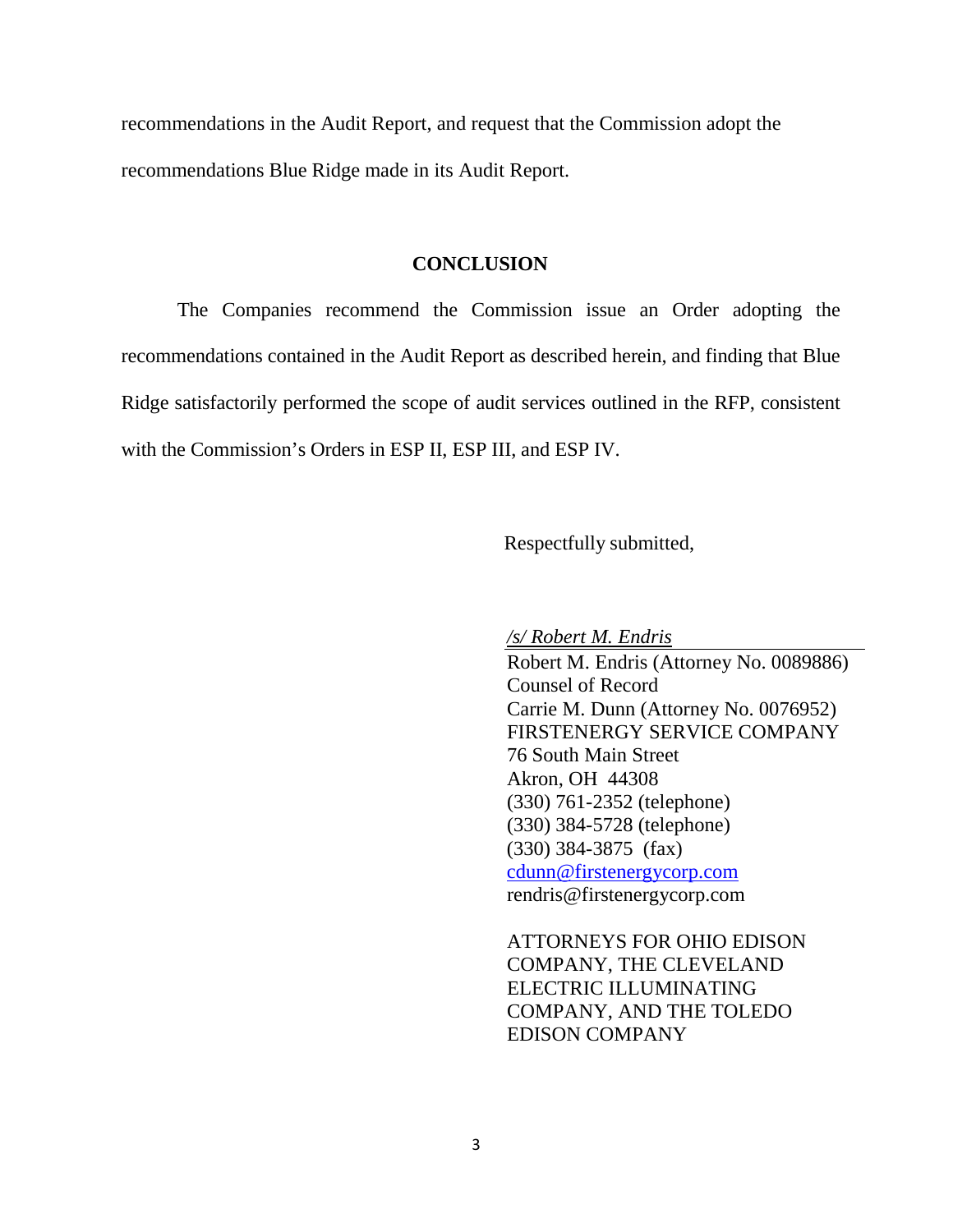## **CERTIFICATE OF SERVICE**

On July 7, 2017, the foregoing document was filed on the Public Utilities Commission of Ohio's Docketing Information System. The PUCO's e-filing system will electronically serve notice of the filing of this document on all parties of record in this proceeding.

# */s/ Robert M. Endris*

*One of the Attorneys for Ohio Edison Company, The Cleveland Electric Illuminating Company and The Toledo Edison Company*